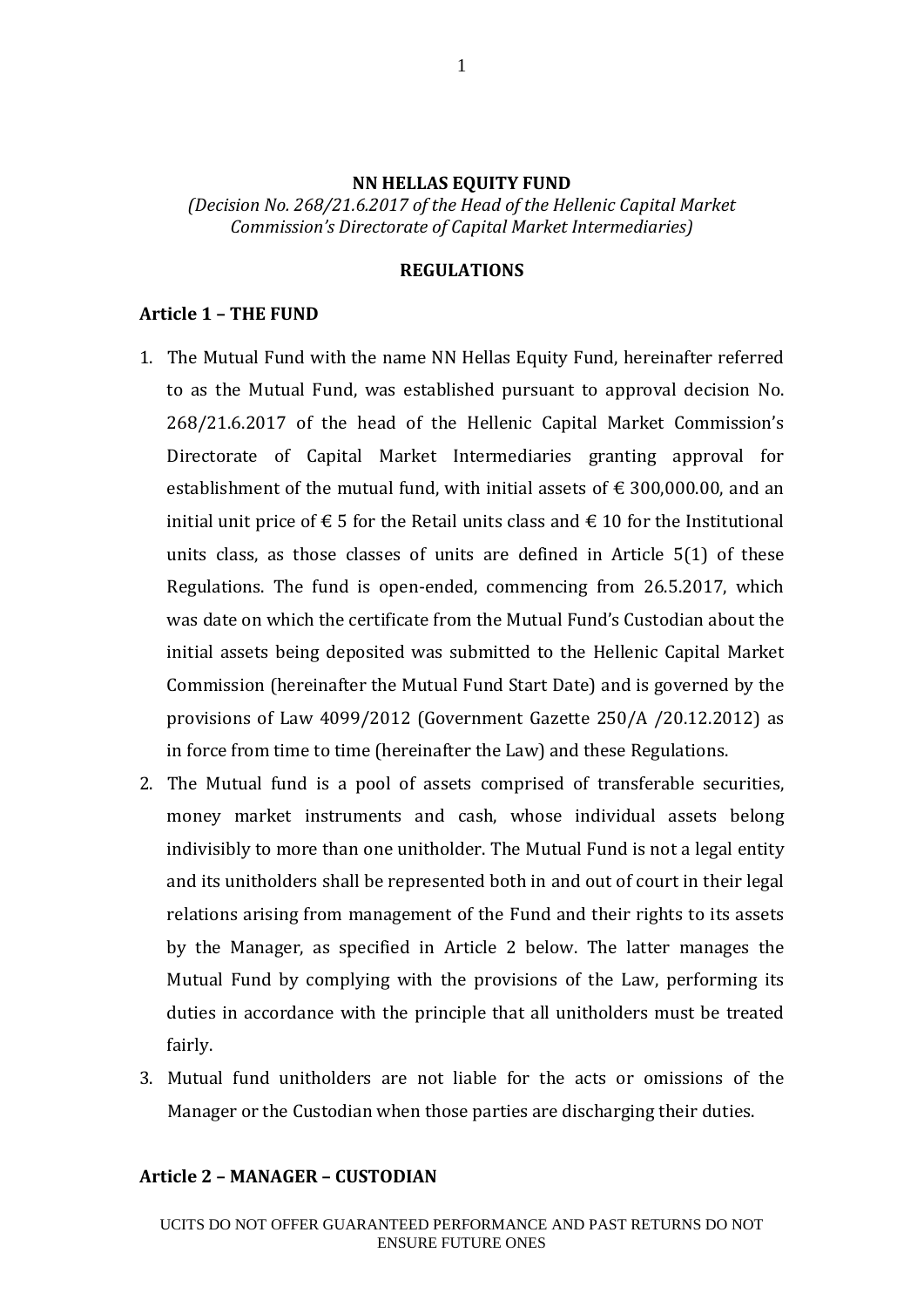1. The company with the corporate name "3K INVESTMENT PARTNERS Mutual Fund Management Co. S.A.", hereinafter the Manager, whose registered offices are in Athens, has undertaken management of the Mutual Fund within the meaning of Article 12 of the Law. The Manager was lawfully incorporated by means of decision No. Κ2-7642/15.10.1990 of the Ministry of Development (then the Ministry Trade & Commerce). Its original corporate name was NATIONALE – NEDERLANDEN MUTUAL FUND MANAGEMENT Co. S.A. and its registered offices are in Kallithea, Attica and its entire share capital, paid up in full, is  $\epsilon$  234,776.23. The Manager has General Commercial Register No. 1003501000 (ex Companies Reg. No. 22671/06/Β/90/27). By means of Hellenic Capital Market Commission Decision No. 22/386/10.12.2002, read in conjunction with Ministry of Development Decision No. Κ2-1113/2003 (Government Gazette No. 921/3.2.2003), the corporate name was changed to ING PIRAEUS MUTUAL FUND MANAGEMENT Co. S.A., trading as ING PIRAEUS MFMC. Decision No. Κ2-7973/30.6.2005 of the Deputy Minister of Development approved the merger of ING PIRAEUS MUTUAL FUND MANAGEMENT Co. S.A. and ING PIRAEUS INVESTMENT FIRM S.A. with the latter being absorbed by the former, and its share capital today stands at  $\epsilon$  1,455,198.00. By means of Hellenic Capital Market Commission Decision No. 397/21.6.2006, read in conjunction with Ministry of Development Decision No. K2-9532/29.6.2006 the corporate name of the company was changed to ING MUTUAL FUND MANAGEMENT Co. S.A., trading as ING MFMC. Hellenic Capital Market Commission Decision No. 233/9.1.2015 read in conjunction with Decision No. 8165/23.1.2015 of the Ministry of Development, which was entered in the General Commercial Register on 23.1.2015 (No. 296427) changed the company's corporate name 3K INVESTMENT PARTNERS Mutual Fund Management Co. S.A., trading as 3K INVESTMENT PARTNERS.

2. The Manager may sell units in the Mutual Fund directly and/or via credit institutions, management companies, insurance companies, investment firms and portfolio investment firms.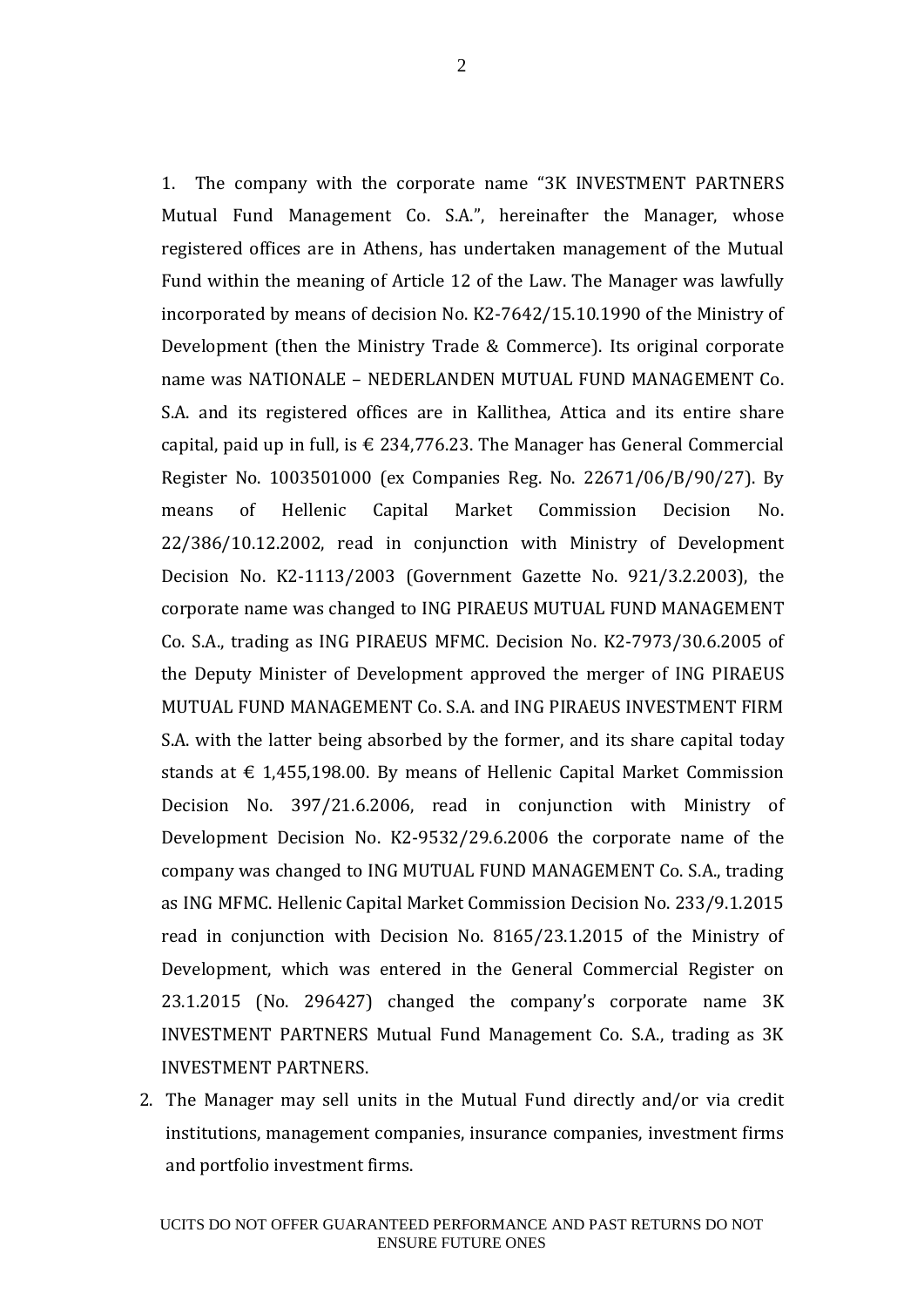- 3. The Manager may give up managing the Mutual Fund only if the conditions laid down in Article 21 of the Law are met.
- 4. The duties of Mutual Fund Custodian are performed on the basis of a written contract signed with the Manager by the bank with the corporate name Piraeus Bank S.A. whose registered offices are at 4 Amerikis St., Athens, hereinafter referred to as the Custodian. The Custodian shall be liable for properly performing all duties and obligations specified in Article 36 of the Law, and the duties deriving from the relevant custodianship agreement signed with the Manager, including but not limited to the safekeeping of the Mutual Fund's assets, cash monitoring, checking the legality of the Manager's decisions, complying with the obligation to provide information to both the Manager and the Hellenic Capital Market Commission, and the Manager is obliged to monitor proper implementation of the Custodian's duties.
- 5. The Custodian may give up its duties provided it gives the Manager at least 3 months advance notice and the new Custodian is approved by the Hellenic Capital Market Commission or it may be replaced following a request made by the Manager and approved by the Hellenic Capital Market Commission in accordance with the specific provisions of Article 36(10) of the Law. A Custodian which has resigned or been replaced shall continue to perform its duties until the new Custodian has fully taken up its duties, to whom all assets of the Mutual Fund shall be handed over, and a report on this matter shall be prepared. The fact that the Custodian has resigned or been replaced and the fact that a new Custodian has taken up its duties shall be promptly notified by the Manager to unitholders in the Mutual Fund using a durable medium and by posting a notice to that effect on its website.
- 6. In performing their duties, the Manager and the Custodian are obliged to act in a honourable and lawful manner, with professionalism, independence and in the exclusive interests of each mutual fund and its unitholders. The Custodian must not take steps in relation to the mutual fund or the manager acting on its behalf, which could cause conflicts of interest between the Fund, its unitholders, the Manager and itself, excluding only the case where it has functionally and hierarchically divided the execution of its duties as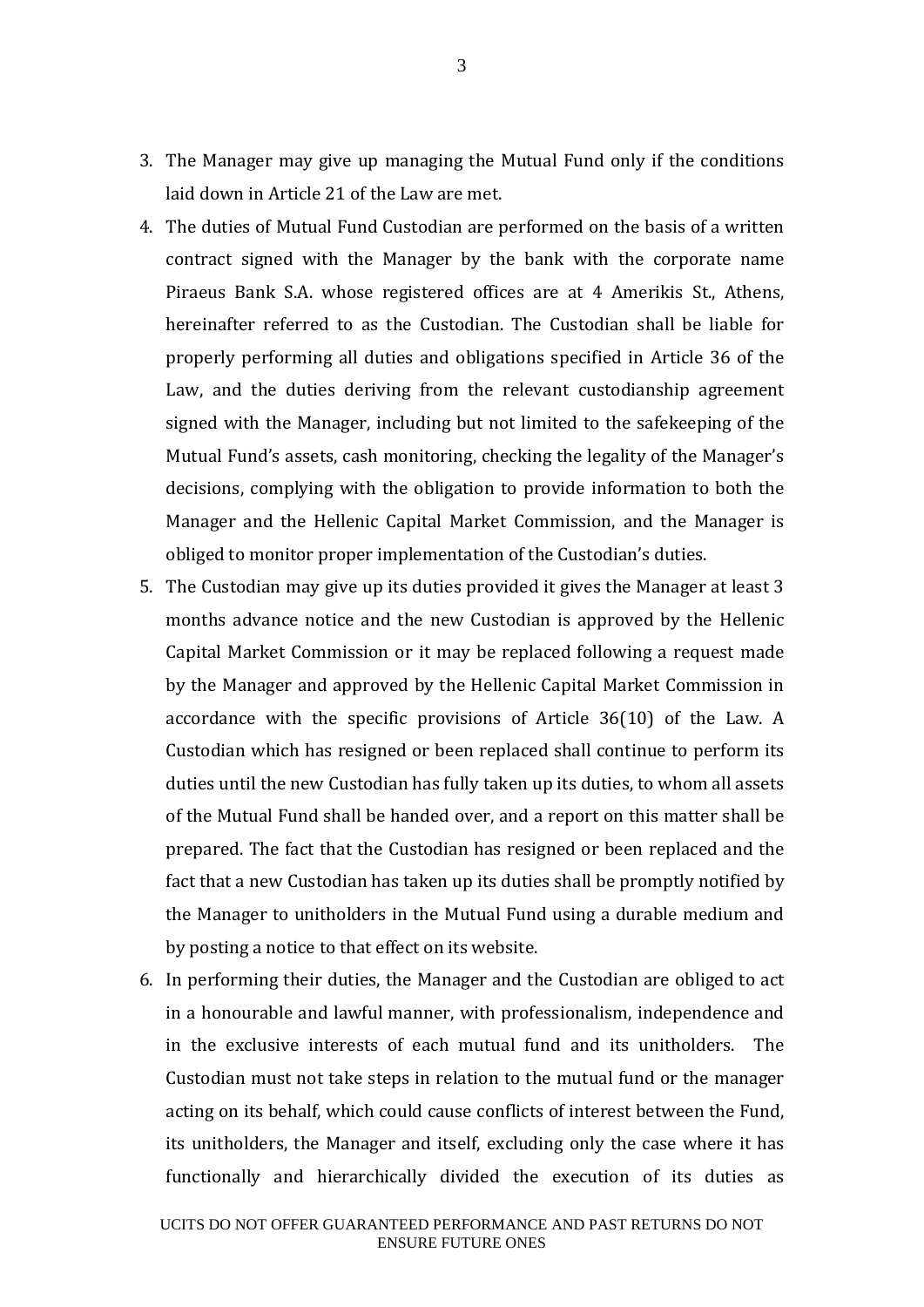Custodian from other duties it has which could cause conflicts of interest, and where it has identified, managed, monitored and suitably notified potential conflicts of interest which arise to unitholders in the Fund.

- 7. The Custodian shall be liable in accordance with the Law to the Fund and its unitholders for loss by it or a third party to whom custodianship has been delegated of the financial instruments placed in its custody in accordance with Article 36(6)(a) of the Law. Where financial instruments which were placed in safekeeping are lost, the Custodian shall promptly return a financial instrument of the same type or of corresponding amount to the Fund or Manager acting on the Fund's behalf. The Custodian shall not be liable where it is proven that the loss was due to an extraneous event beyond its reasonable control whose consequences would not have been avoidable despite reasonable efforts to the contrary. The Custodian shall also be liable to the Fund and its unitholders for any other losses suffered as a result of intentional or negligent improper performance of the obligations it has in law. The Custodian's liability cannot be excluded or limited under contract and is not affected by any delegation done pursuant to Article 36a of the Law.
- 8. Unitholders in the Fund may cite the Custodian's liability, directly or indirectly via the Manager, provide that that does not lead to overlaps in redress filed or unequal treatment of the unitholders.
- 9. The Custodian may not delegate the functions specified in Article 36(4) and (5) of the Law to third parties. However, the Fund asset safekeeping function specified in Article 36(6) of the Law may be delegated to third parties provided the following conditions are met: a) the duties are not delegated to avoid complying with the requirements of the Law, b) the Custodian can demonstrate that there was an objective reason for such delegation and c) the Custodian has demonstrated due skill, care and diligence when selecting and appointing any third party to whom it intends to delegate its duties, and continues to demonstrate due skill, care and diligence when periodically reexamining and constantly checking any third party - provider, and the arrangements which the latter has made in relation to the duties delegated to it. Delegation of fund asset safekeeping in accordance with the above is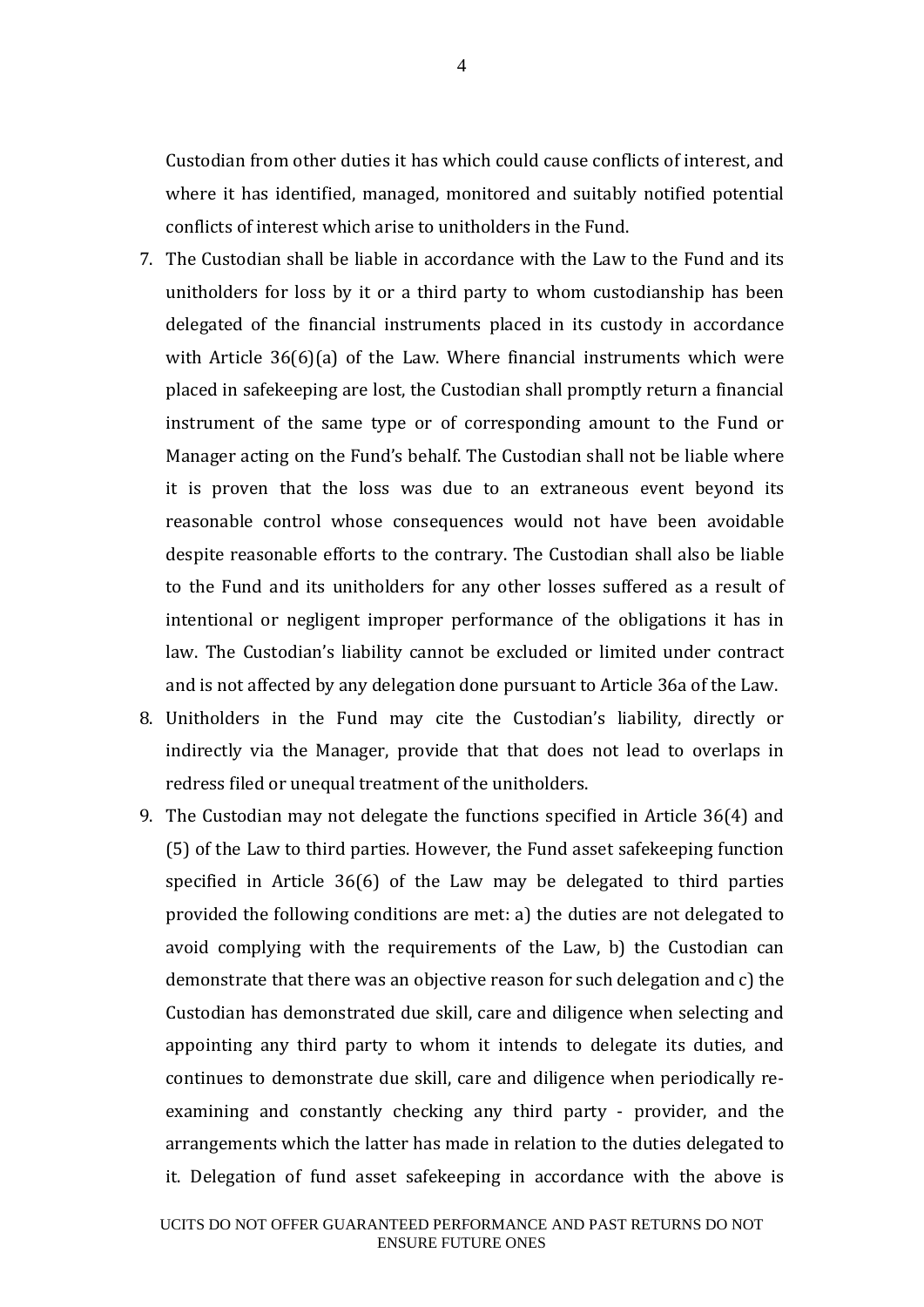governed by Article 36a of the Law.

10. Subject to the conditions laid down in Article 22 of the Law, the Manager and Custodian may assign part of their operations / functions to third parties.

## **Article 3 – INVESTMENT OBJECTIVE, INVESTMENT POLICY, PORTFOLIO MANAGEMENT METHOD, PERMITTED INVESTMENTS AND LIMITS, NON-ACQUISITION OF SIGNIFICANT INFLUENCE, DEGREE OF INVESTMENT RISK AND CHARACTERISTICS OF THE AVERAGE UNITHOLDER**

- 1. The Fund's investment objective is to achieve capital appreciation by primarily investing in the shares of companies listed on the Athens Exchange (ATHEX).
- 2. To achieve its objectives, the Mutual Fund invests at least 65% of its assets in equities on the Athens Exchange. To a lesser degree it may also invest part of its assets in the equities of foreign companies in an endeavour to maximise its yield. It may also invest much smaller percentages in other transferable securities, money market instruments, fixed yield instruments, bank deposits and units or shares in Undertakings for Collective Investments in Transferable Securities (UCITS).
- 3. The Manager shall actively manage the Mutual Fund. Equities shall be chosen having analysed and evaluated factors such as: the prospects of growth, the company's value, the quality of management, dividend policy and other qualitative and quantitative criteria. In addition, emphasis is also placed on the financials for the sectors to which the companies belong, and the risks and opportunities entailed. The Mutual Fund may also invest is lower cap, dynamically developing companies which over time may generate major added value. When managing the Fund, derivatives may also be used, primarily for hedging purposes.
- 4. The Mutual Fund may make investments in the following instruments:
	- (I). Transferable securities and money market instruments which:

(a) are accepted or admitted to trading on a regulated market within the meaning of Article 2(10) of Law 3606/2007 and the similar provisions of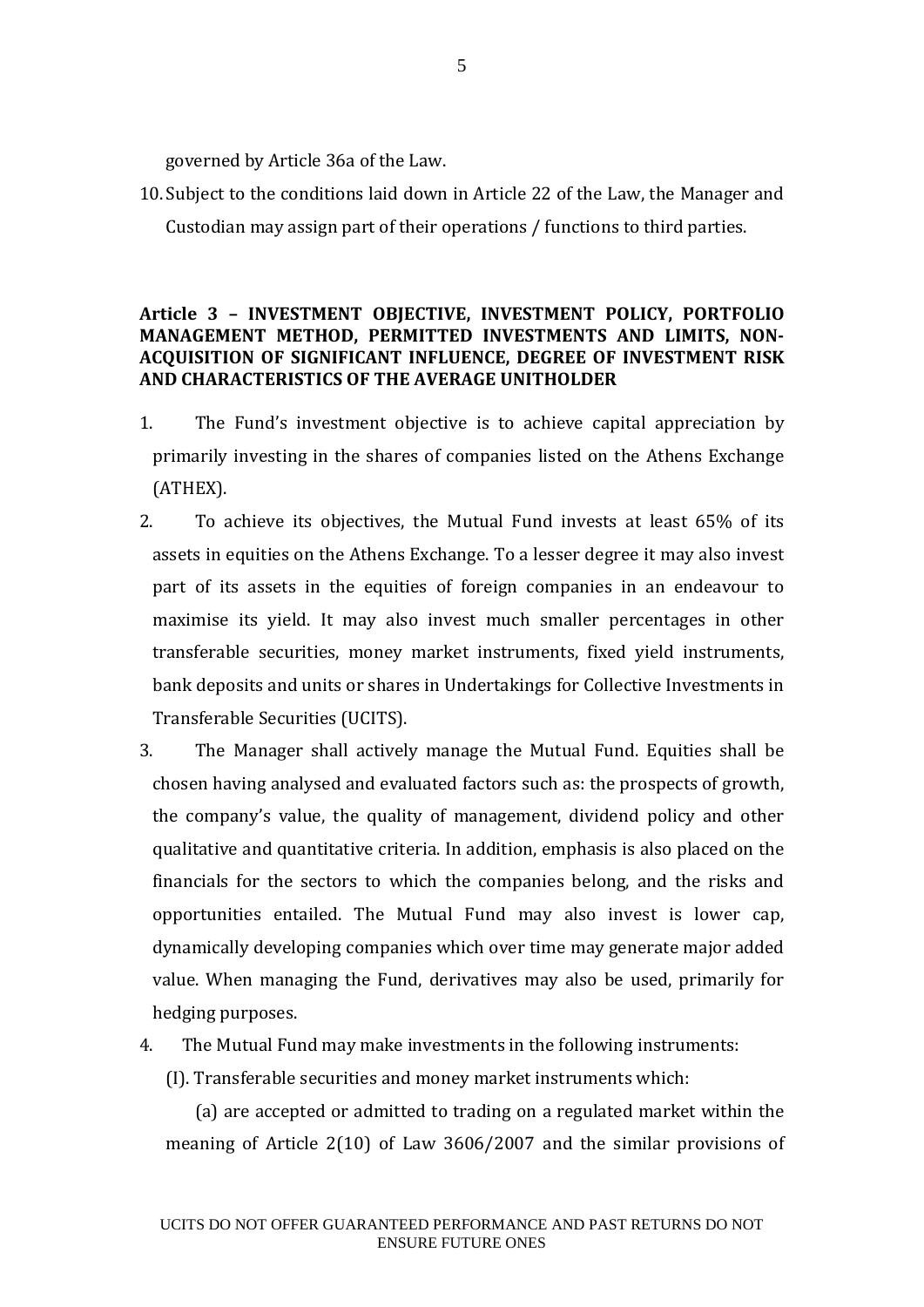national law of the Member States which transpose Article  $1(4)(14)$  of Directive 2004/39/EC into national law.

(b) are traded on another supervised market of a Member State which operates normally, is acknowledged and open to the public.

(c) are accepted on a securities exchange of another state or which are traded on another supervised market of another state which operates normally, is acknowledged and open to the public.

(II) Newly-issued transferable securities which are to be listed on a securities exchange or other market within 1 year from being issued at the latest.

(III) Deposits with credit institutions payable to depositors on demand or time deposits of up to 12 months duration, in accordance with the conditions laid down in Article 59(1)(f) of the Law.

(IV) Money market instruments not traded on a supervised market under the conditions laid down in Article 59(1)(h) of the Law.

(V). Derivative financial instruments under the conditions laid down in Article 59(1)(g) of the Law and

(VI) Units in UCITS or other equivalent collective investment undertakings within the meaning of Article 59(1)(e) of the Law.

Moreover, the Mutual Fund may invest up to 10% of its net assets in other transferable securities or money market instruments which are not listed above.

5. The Mutual Fund may not acquire transferable securities and/or money market instruments from the same issuer where they account for more than 10% of its net assets. Up to 40% of the Fund's net assets may be placed in transferable securities and/or money market instruments of issuers, in each of which a sum of more than 5% of Fund net assets have been invested. That restriction shall not apply to deposits and OTC derivative transactions. The Mutual Fund shall not be permitted to place more than 20% of its net assets in deposits with the same credit institution while in the case of OTC derivatives the exposure to risk to a counterparty which is one and the same credit institution may not exceed 10% of its net assets, or 5% where the counterparty is not a credit institution. The investment in UCITS units may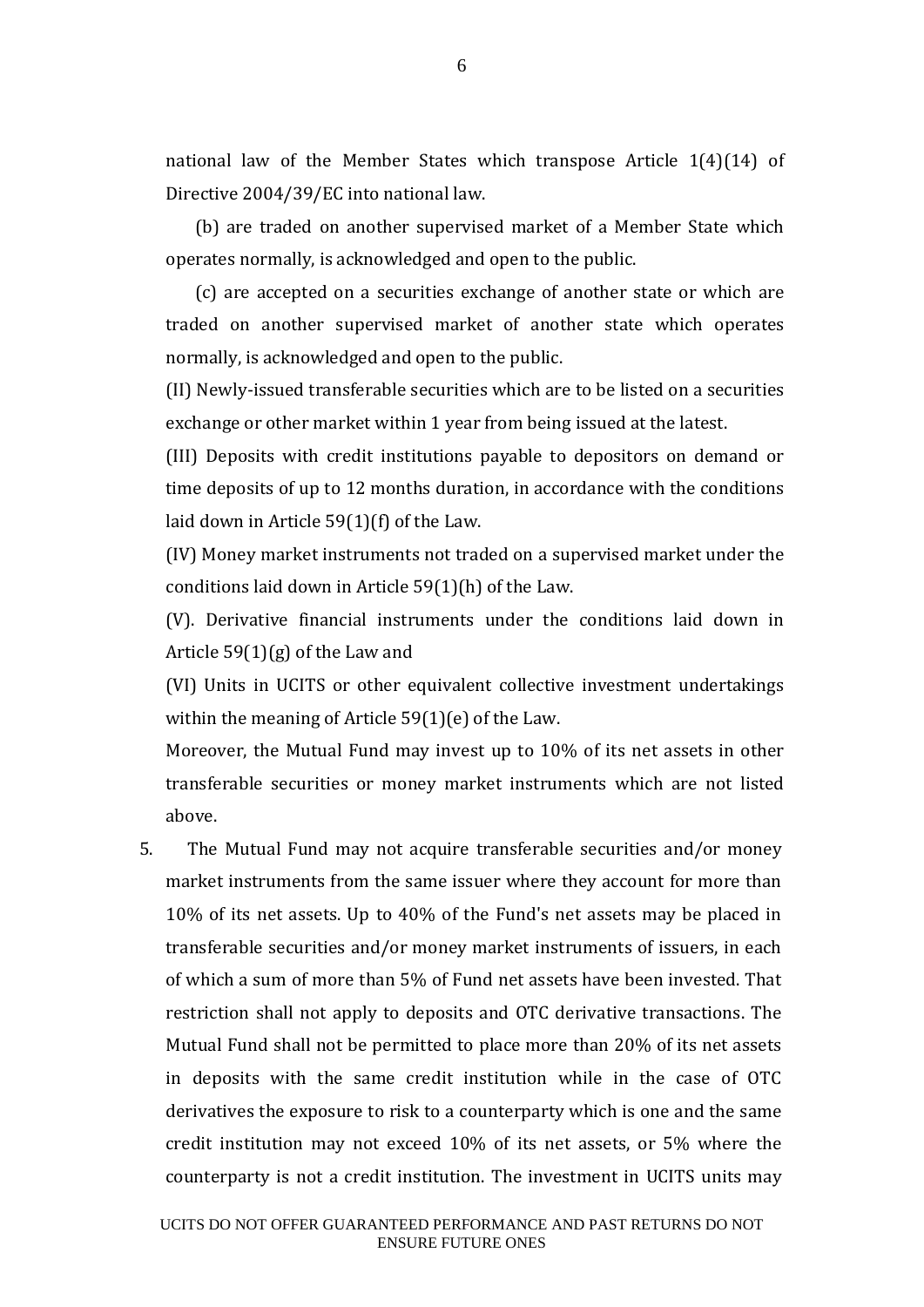not exceed 10% in total of the Fund's total assets. Moreover, the Mutual Fund shall not be permitted to have a combined holding of over 20% of its net assets in: a) investments in transferable securities of money market instruments issued by the same organisation, b) deposits at that organisation and/or c) risks from OTC derivatives whose counterparty is that organisation.

- 6. Save for the exceptions cited in Article 64 of the Law, the Mutual Fund is not permitted to acquire more than 10% securities with or without voting rights in the same issuer and 25% of all units in a UCITS or other collective investment undertaking referred to in Article 59(1)(e) of the Law. Moreover, the Manager shall not be permitted, in relation to all UCITS managed, to acquire more than 10% of the corresponding category of securities from the same issuer, with or without voting rights.
- 7. The investment risk assumed by the Mutual Fund is considered to be high, since its portfolio primarily invests in equities where there may be significant price fluctuations.
- 8. The Mutual Fund is aimed at investors with a long-term investment horizon who wish to tie their investment into the performance and results of companies listed on ATHEX and secondarily to tie it into companies listed on exchanges or doing business abroad.

### **Article 4 – MUTUAL FUND ASSET VALUATION RULES**

- 1. The net assets of the Mutual Fund, the number of units, the net unit price, the sale price and the redemption price of units, per class of units, are computed for each working day and posted on the Manager's website on the internet.
- 2. a) To compute the value of the Fund's net assets one must deduct in the manner outlined in Article 6 of these Regulations, (i) the fees and commission of the Manager, the Custodian and members of regulated markets, the cost of publications mandated by law and other expenses specified in Article 6 of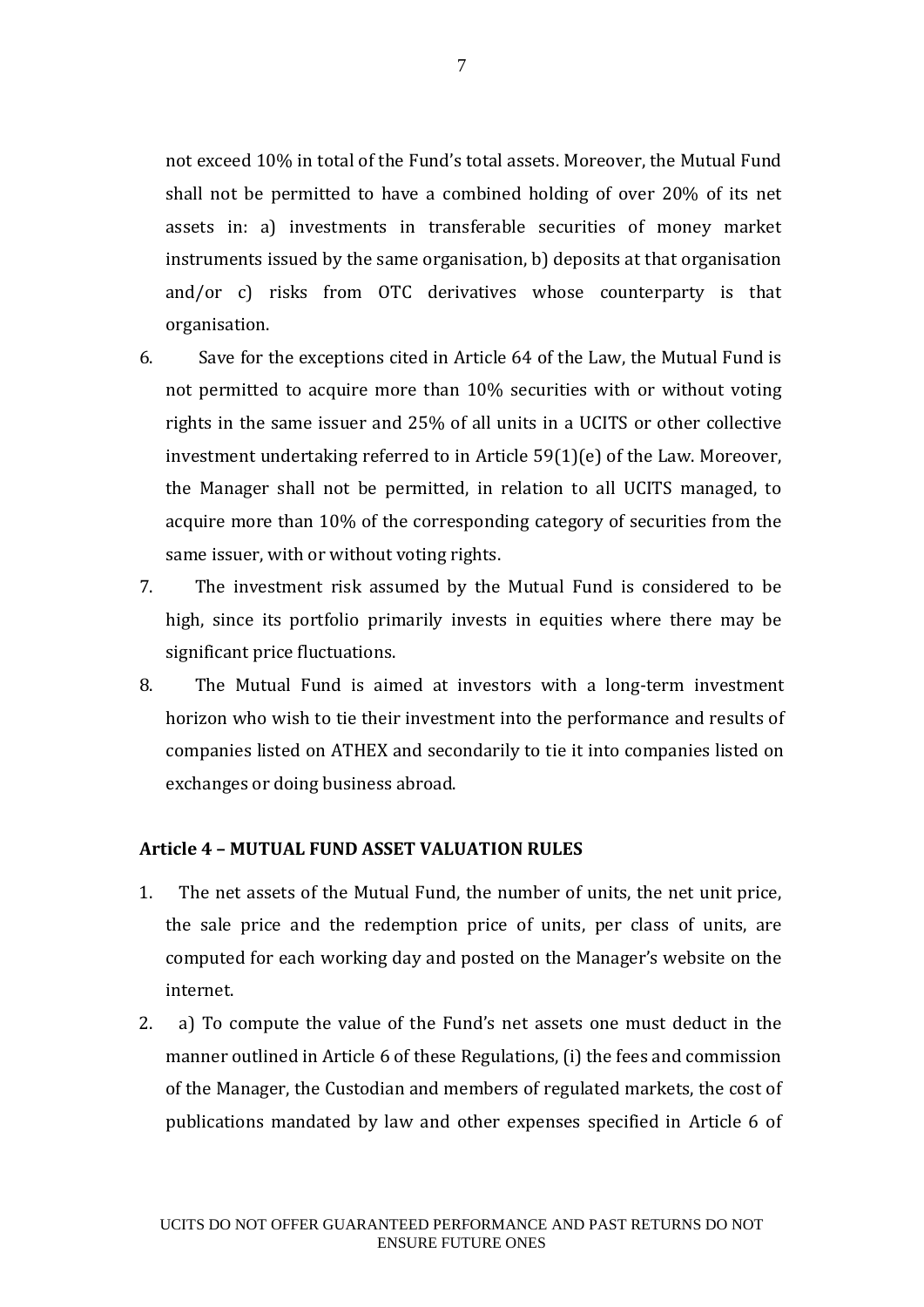these Regulations, as well as (ii) profits which may be distributed to unitholders valued on 31 December each year.

b) To compute the net value of units in each class of units, the section of the Fund's net assets corresponding to each class of units must be divided by the number of units in that class. The sale price and redemption price for units in each class may as appropriate exceed or be less than the net price for units in that class by a figure corresponding to the sales or redemption commission applied.

3. The Manager values the Fund's assets at fair value in accordance with the specific provisions of Law 4308/2014 and the accounting rules laid down in a decision of the Hellenic Capital Market Commission. Fair value is calculated and related disclosures determined in accordance with the IFRS.

### **Article 5 - UNITS - SALE AND REDEMPTION THEREOF**

1. The Fund's assets are divided into units. The number of units in circulation increases with the issuing and sale of new units, and reduces with the redemption of units. Units are divided into 2 classes: An Institutional units class which is only available to institutional investors and a Retail units class which is available to other investors apart from institutional investors. Units in the same class have the same value and entitle unitholders to the same rights. The classes are different in the following respects: (a) the sale and redemption commission rate payable by unitholders in each class when purchasing and redeeming units and (b) the management fee rate which is computed on their assets.

2. In both unit classes the sale and redemption commission are up to the maximum thresholds specified in these Regulations, which are set out in the detail in the Key Investor Information document for each class of units. The unit price is computed separately for each class of units. The initial price of the Institutional units class on the Fund commencement date was  $\epsilon$  10 and the initial price of the Retail units class on the date that class was created was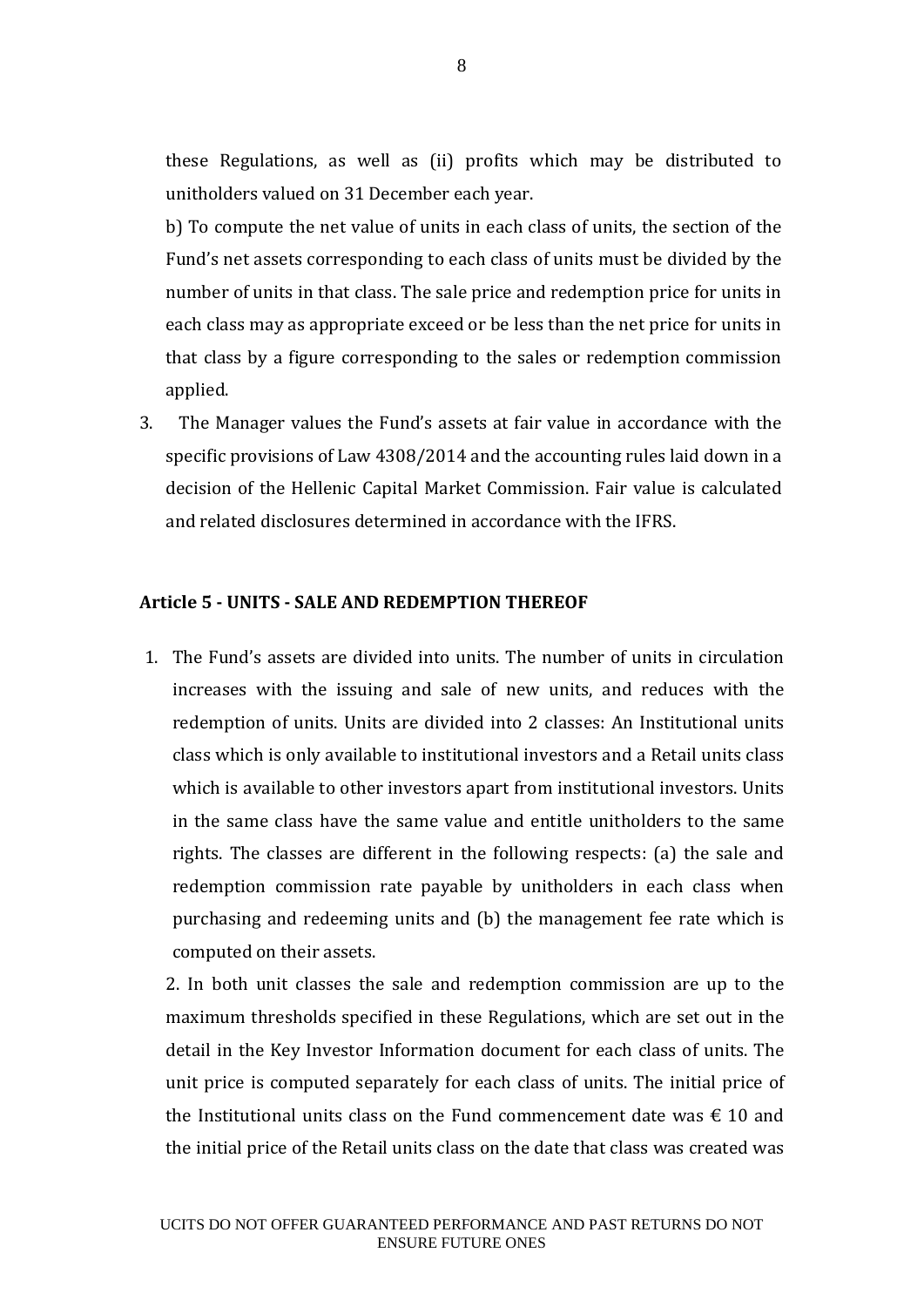$\epsilon$  5 (the date the class was created means the date the first units in the retail class were acquired).

3. Participation in the Fund shall be evidenced by the entry of the relevant units and the particulars of their beneficiary or beneficiaries in a special electronic file held by the Manager. Keeping that special electronic file may be assigned by the Manager to a third party subject to the provisions of Article 22 of the Law, as in force from time to time.

4. Where several persons subscribe to units in the Mutual Fund as joint beneficiaries of those units, the provisions of Law 5638/1932 on joint accounts shall apply. Units may be transferred *inter vivos* only between spouses and relatives to the first and second degree but may be pledged in accordance with Article 3(1) and (2) of Emergency Law 1818/1951 and Articles 1244 et seq. of the Hellenic Civil Code. In order for the pledge involving the units to be established, the transaction must be entered in the special electronic file referred to in paragraph 3 which is held by the Manager. Where the pledgor submits an application of the Manager, its rights shall be satisfied by redeeming the units, in which case the provisions of Article 3(1) and (2) of Emergency Law 1818/1951, as in force, and Articles 1244 et seq. of the Hellenic Civil Code, shall apply

5. The following steps must be followed to join the Mutual Fund and acquire units as specified in Articles  $7(1)$  or  $(2)$  and  $82(1)$  of the Law:

(a) The potential unitholder must submit an application to the Manager in the manner specified by it, which must then check the unitholder's identity.

(b) The Manager or other legal entity acting on its behalf must provide the Key Investor Information document and

(c) The value of the units must be paid in full in cash to the Custodian, and/or provided that the Manager accepts them, the value may be paid in transferable securities within the meaning of Article 3(o) of the Law, listed on a regulated market within the meaning of Article 2(10) of Law 3606/2007.

When units are being sold, the Manager and Custodian are prohibited from granting credit to the detriment of the Mutual Fund.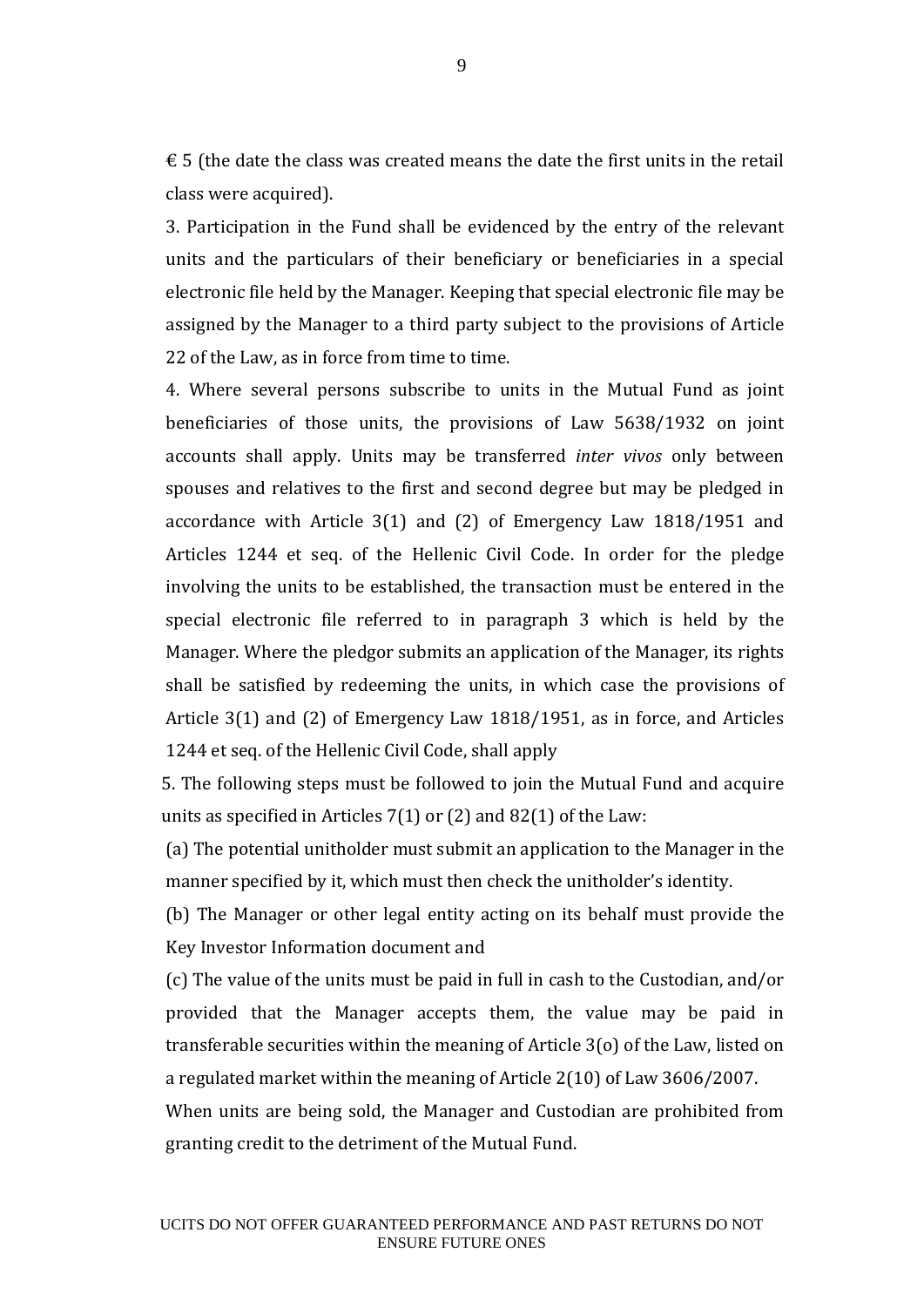6. The sale price of units is set based on the value of the unit on the day the application form is submitted, in accordance with the specific provisions of Article 11 of the Law and Article 4 of these Regulations. Acceptance of membership forms shall be decided on by the Manager in accordance with the terms of these Regulations. The Manager may suspend the sale of units at its discretion.

7. The Manager shall be obliged to redeem units in the Mutual Fund following an application from unitholders, in accordance with the provisions of Article 8 of the Law. Where the unitholder wishes to redeem part of the units it holds, the application must cite the exact number of units the unitholder wishes to redeem. The proceeds from redemption shall be paid in cash in accordance with the specific provisions of Article 8(3) of the Law and the redemption price shall be the price of the date the relevant application was submitted. The proceeds from redemption shall be paid no later than 5 working days after the redemption application is submitted. Redemption of units may be suspended in exceptional cases if required under the circumstances in the interests of unitholders (this shall be done following an application filed by the Manager approved by the Hellenic Capital Market Commission), or bearing in mind the interests of unitholders and/or investors in general, it may also be done following a reasoned decision of the Hellenic Capital Market Commission, if appropriate, in accordance with the specific provisions of Article 8(4) and (5) of the Law.

### **Article 6 – FEES, COMMISSION AND EXPENSES**

- 1. Unitholders are directly obliged to pay sale and redemption commission for Mutual Fund units which are set as follows:
	- Retail units class: Up to 3% for sale and up to 3% for redemption.

- Institutional units class: Zero sale and redemption commission,

computed based on the value of units acquired or redeemed. These amounts are collected by the Manager at the time the relevant transaction is entered into.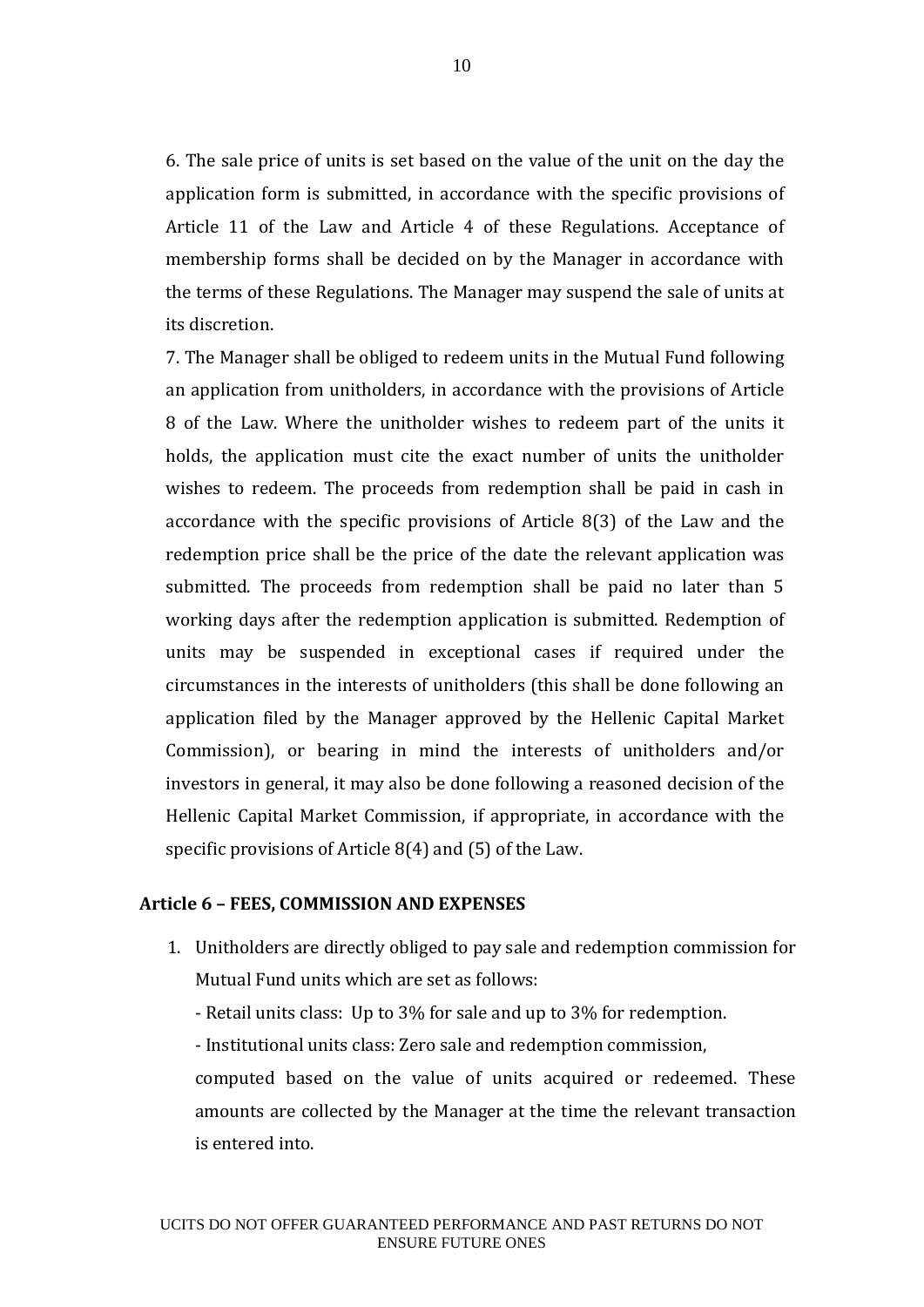2. The following commission and expenses are deducted from the Mutual Fund's assets:

a) All payments to the persons below, including persons to which functions have been outsourced:

- to the Manager

- to the Custodian

b) The fee of statutory auditors for auditing the Mutual Fund.

c) Payments to legal and other advisors.

d) Any distribution expenses (for example printing and postage expenses).

e) Prior period expenses.

f) expenses, taxes, and commission for transactions entered into on the Mutual Fund's behalf.

g) expenses for publications made on the Fund's behalf which are required by law.

h) expenses relating to the provision of information to Fund unitholders required by the relevant legislation.

i) Any taxes relating to the Mutual Fund imposed by the applicable legislation, levies payable to the Hellenic Capital Market Commission and related charges.

Of these expenses, distribution expenses (point d) and expenses for mandatory information provided to Mutual Fund unitholders in accordance with the relevant legislation (point h) are charged directly to the class of units held by unitholders these expenses relate to. Other expenses (points a, b, c, e, f, g and i) are payable by both classes of units pro rata with their holding in the Mutual Fund's assets.

3. The fees the Manager receives and the Custodianship fee are as follows:

a) Fees received by the Manager

 $\Rightarrow$ (i) Management Fee

- up to 2.50% per year for Retail units class

- up to 0.40% per year for Institutional units class

b) The custodianship fee for both classes of units is up to 0.30% per year.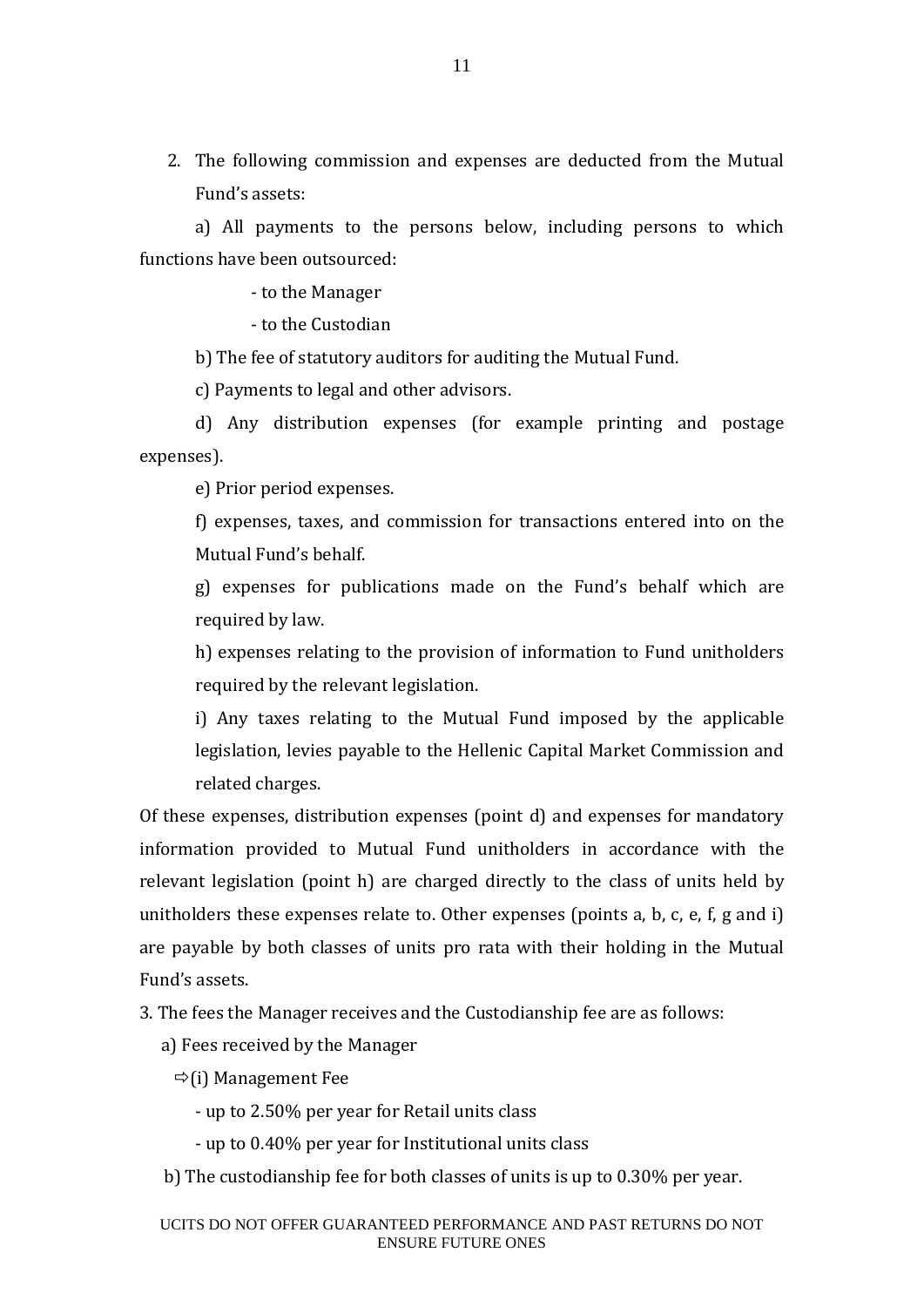# **Article 7 – PROFIT DISTRIBUTION**

- 1. Fund revenues from interest and dividends may be re-invested or distributed each year to unitholders having first deducted all expenses relating to the Fund for the accounting period specified in Article 6 of the Regulations.
- 2. The Manager may re-invest or distribute profits from the sale of Fund assets to unitholders at its discretion, having deducted any capital losses incurred by the end of the year.
- 3. Where the Manager decides to distribute profits they shall be distributed within 3 months from the end of the accounting period, which months in duration, and a notice to that effect, shall be posted on the Manager's website on the internet before distribution commences. Profits shall be distributed to all persons who hold units on the last day of the accounting period during which profits were generated.
- 4. Unitholders may request that their profits be re-invested in the Fund. This is commission-free.
- 5. When profits are paid out, the corresponding taxes shall be withheld in accordance with the legislation which applies at the time the profits are paid out.

## **Article 8 – WINDING UP OF MUTUAL FUND AND UNITHOLDERS' MEETING**

1. The Fund shall be wound up where any of the grounds below exist: a) the licence establishing it was withdrawn by the Hellenic Capital Market Commission;

b) an event specified in these Regulations as bringing about its winding up occurs;

c) where all units have been redeemed;

d) following a decision of the meeting of the Fund's unitholders;

e) where the Manager or Custodian is wound up, resigns, becomes bankrupt, is placed in compulsory receivership or its operating permit is withdrawn, where it has not been possible to replace them; or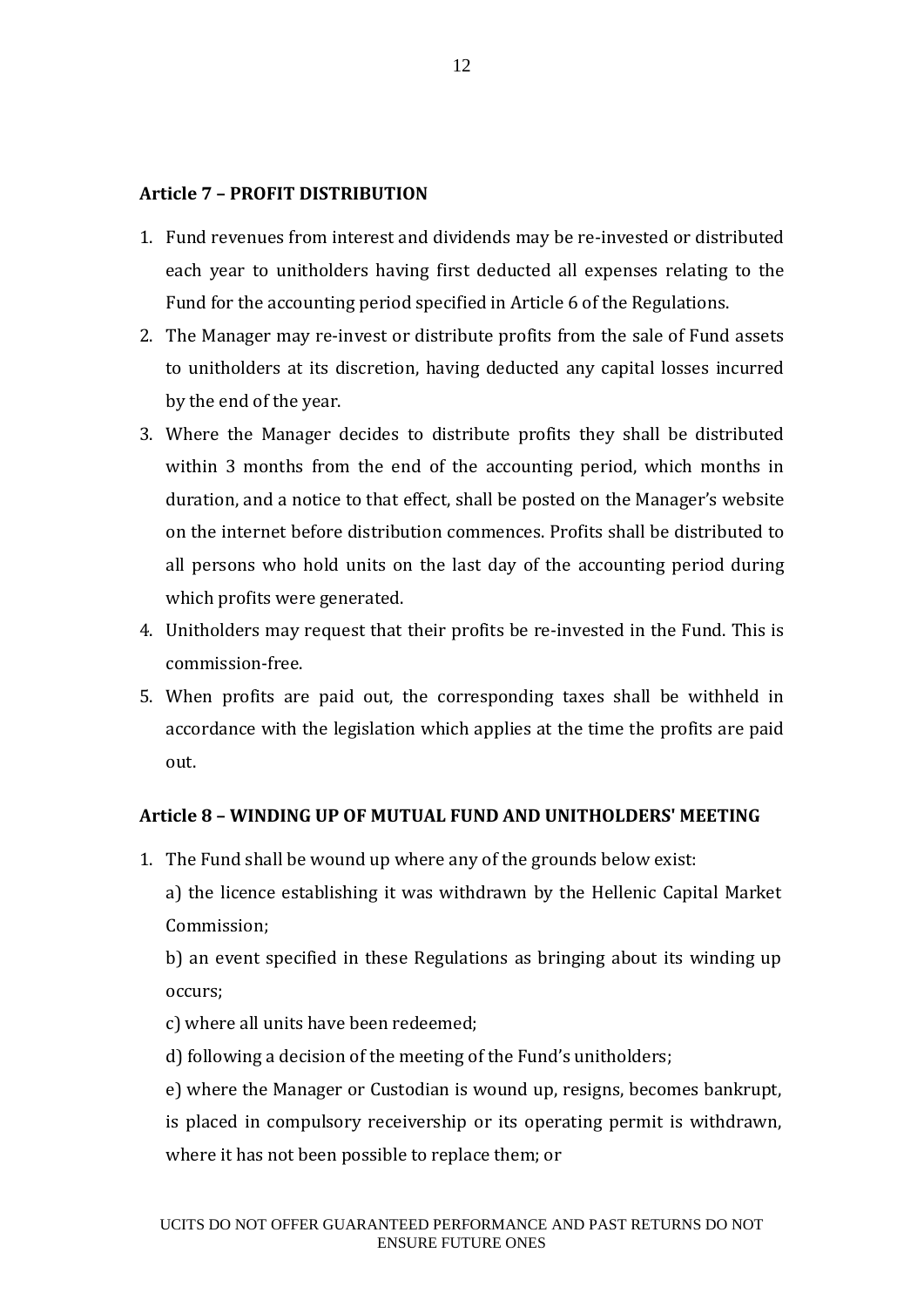f) following a decision of the Manager.

- 2. Where the Mutual Fund is wound up, its net assets will be distributed by the Custodian acting on instructions from the Manager. After the Mutual Fund's assets have been distributed, a special report will be prepared and signed by the Manager, the Custodian and the Mutual Fund's certified public accountant. The report will be sent without undue delay to the Hellenic Capital Market Commission, posted on the Manager's website on the internet, and made available to unitholders in the Mutual Fund at points where the units were on sale.
- 3. Unitholders representing at least 1/20 of the Mutual Fund's units are entitled to ask the Manager to convene a meeting of unitholders on any issues associated directly or indirectly with management of the Mutual Fund. The Manager shall be obliged to convene the Unitholders' Meeting for the Mutual Fund no later than 30 days from the date on which it receives the request referred above.
- 4. Where the net value of the Mutual Fund in relation to the benchmark price, as defined in the indents below, reduces by 5/10, the Hellenic Capital Market Commission may require that the Manager convene the Unitholders' Meeting for the purpose of winding up the mutual fund. The benchmark price will be determined on the first day of each calendar quarter and will be calculated as the arithmetic average of the Mutual Fund's net value for each of the last four quarters. When each new quarter comes to an end, the Mutual Fund's total net value in that quarter shall replace the corresponding value from the oldest quarter in calculating the benchmark price. The redemption of units will be suspended when the Hellenic Capital Market Commission issues a decision requiring the meeting of unitholders in the Mutual Fund to be convened. If the meeting decides to wind up the Mutual Fund, the right to redeem its units may no longer be exercised, or in the opposite case the decision suspending redemption of its units will be revoked.

# **Article 9 – AMENDMENT OF THESE REGULATIONS**